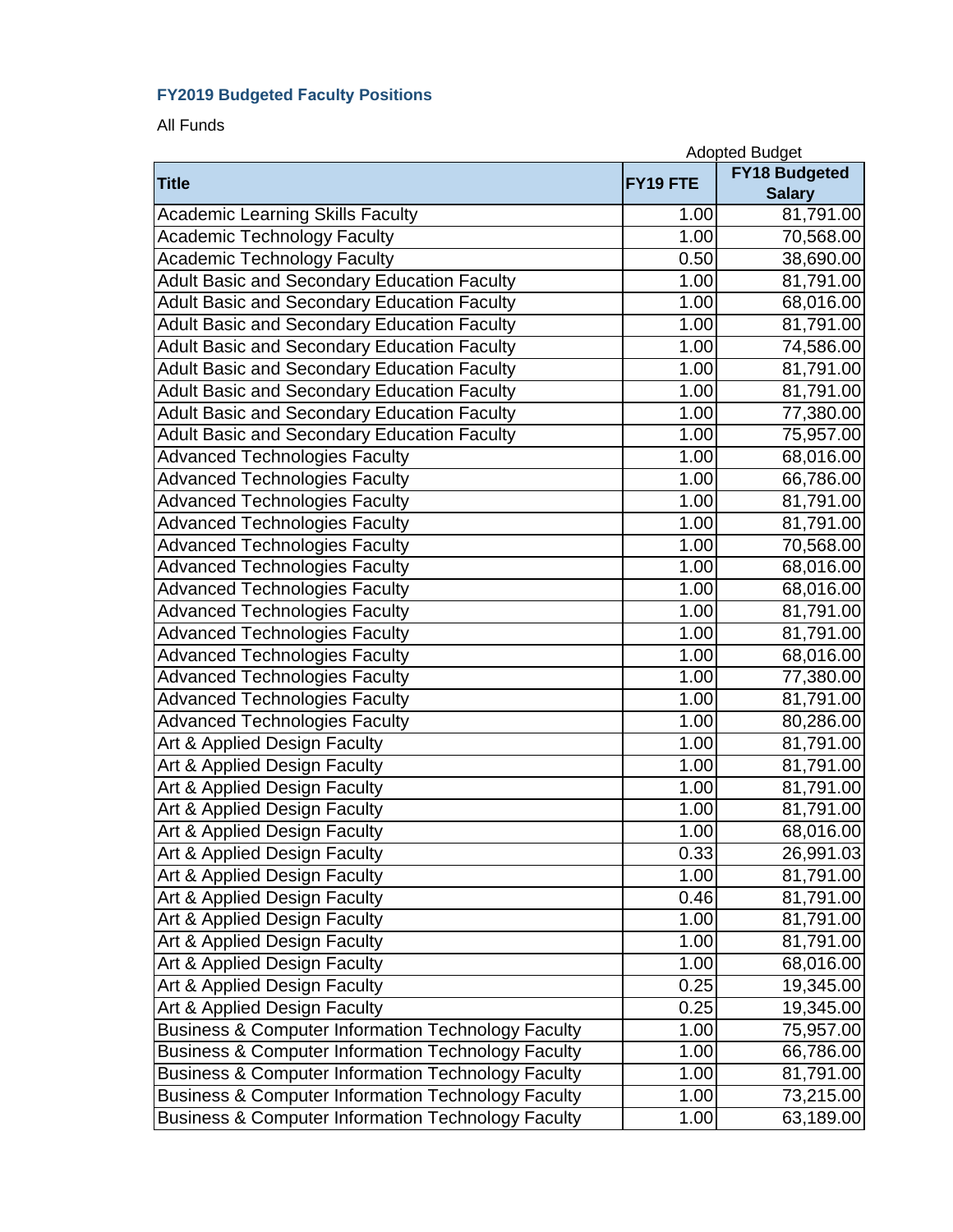| <b>Business &amp; Computer Information Technology Faculty</b> | 1.00 | 81,791.00              |
|---------------------------------------------------------------|------|------------------------|
| <b>Business &amp; Computer Information Technology Faculty</b> | 1.00 | 68,016.00              |
| <b>Business &amp; Computer Information Technology Faculty</b> | 1.00 | 81,791.00              |
| <b>Business &amp; Computer Information Technology Faculty</b> | 1.00 | 75,957.00              |
| <b>Business &amp; Computer Information Technology Faculty</b> | 1.00 | 81,791.00              |
| <b>Business &amp; Computer Information Technology Faculty</b> | 1.00 | 68,016.00              |
| Business & Computer Information Technology Faculty            | 1.00 | 73,215.00              |
| Center for Accessible Resources Faculty                       | 1.00 | 77,380.00              |
| <b>Cooperative Education Faculty</b>                          | 1.00 | 81,791.00              |
| <b>Cooperative Education Faculty</b>                          | 1.00 | 81,791.00              |
| <b>Cooperative Education Faculty</b>                          | 1.00 | 71,890.00              |
| <b>Cooperative Education Faculty</b>                          | 0.25 | 81,791.00              |
| Culinary Arts & Hotel/Restaurant/Tourism MGMT Faculty         | 1.00 | 81,791.00              |
| Culinary Arts & Hotel/Restaurant/Tourism MGMT Faculty         | 1.00 | 81,791.00              |
| Culinary Arts & Hotel/Restaurant/Tourism MGMT Faculty         | 1.00 | 81,791.00              |
| Culinary Arts & Hotel/Restaurant/Tourism MGMT Faculty         | 0.80 | 81,791.00              |
| <b>Curriculum &amp; Scheduling Faculty</b>                    | 0.50 | 34,008.00              |
| English as a Second Language Faculty                          | 1.00 | 81,791.00              |
| English as a Second Language Faculty                          | 1.00 | 70,568.00              |
| English as a Second Language Faculty                          | 1.00 | $\overline{81,79}1.00$ |
| English as a Second Language Faculty                          | 1.00 | 81,791.00              |
| <b>Extended Learning Faculty</b>                              | 1.00 | 81,791.00              |
| <b>Flight Technology Faculty</b>                              | 1.00 | 63,189.00              |
| <b>Flight Technology Faculty</b>                              | 1.00 | 81,791.00              |
| <b>Health &amp; Physical Education Faculty</b>                | 1.00 | 81,791.00              |
| <b>Health &amp; Physical Education Faculty</b>                | 1.00 | 81,791.00              |
| <b>Health &amp; Physical Education Faculty</b>                | 1.00 | 81,791.00              |
| <b>Health &amp; Physical Education Faculty</b>                | 1.00 | 81,791.00              |
| <b>Health &amp; Physical Education Faculty</b>                | 0.57 | 46,620.87              |
| <b>Health Clinic Faculty</b>                                  | 1.00 | 81,791.00              |
| <b>Health Clinic Faculty</b>                                  | 1.00 | 60,905.00              |
| <b>Health Clinic Faculty</b>                                  | 1.00 | 89,165.00              |
| <b>Health Professions Faculty</b>                             | 1.00 | 81,791.00              |
| <b>Health Professions Faculty</b>                             | 0.84 | 58,273.73              |
| <b>Health Professions Faculty</b>                             | 0.84 | 60,459.49              |
| <b>Health Professions Faculty</b>                             | 1.00 | 81,791.00              |
| <b>Health Professions Faculty</b>                             | 1.00 | 81,791.00              |
| <b>Health Professions Faculty</b>                             | 0.84 | 54,137.69              |
| <b>Health Professions Faculty</b>                             | 0.80 | 81,791.00              |
| <b>Health Professions Faculty</b>                             | 0.84 | 68,786.23              |
| <b>Health Professions Faculty</b>                             | 1.00 | 81,791.00              |
| <b>Health Professions Faculty</b>                             | 1.00 | 81,791.00              |
| <b>Health Professions Faculty</b>                             | 0.84 | 57,201.46              |
| <b>Health Professions Faculty</b>                             | 0.75 | 66,786.00              |
| <b>Health Professions Faculty</b>                             | 1.00 | 81,791.00              |
| <b>Health Professions Faculty</b>                             | 1.00 | 68,016.00              |
| <b>Health Professions Faculty</b>                             | 0.84 | 55,133.44              |
| <b>Health Professions Faculty</b>                             | 1.00 | 63,189.00              |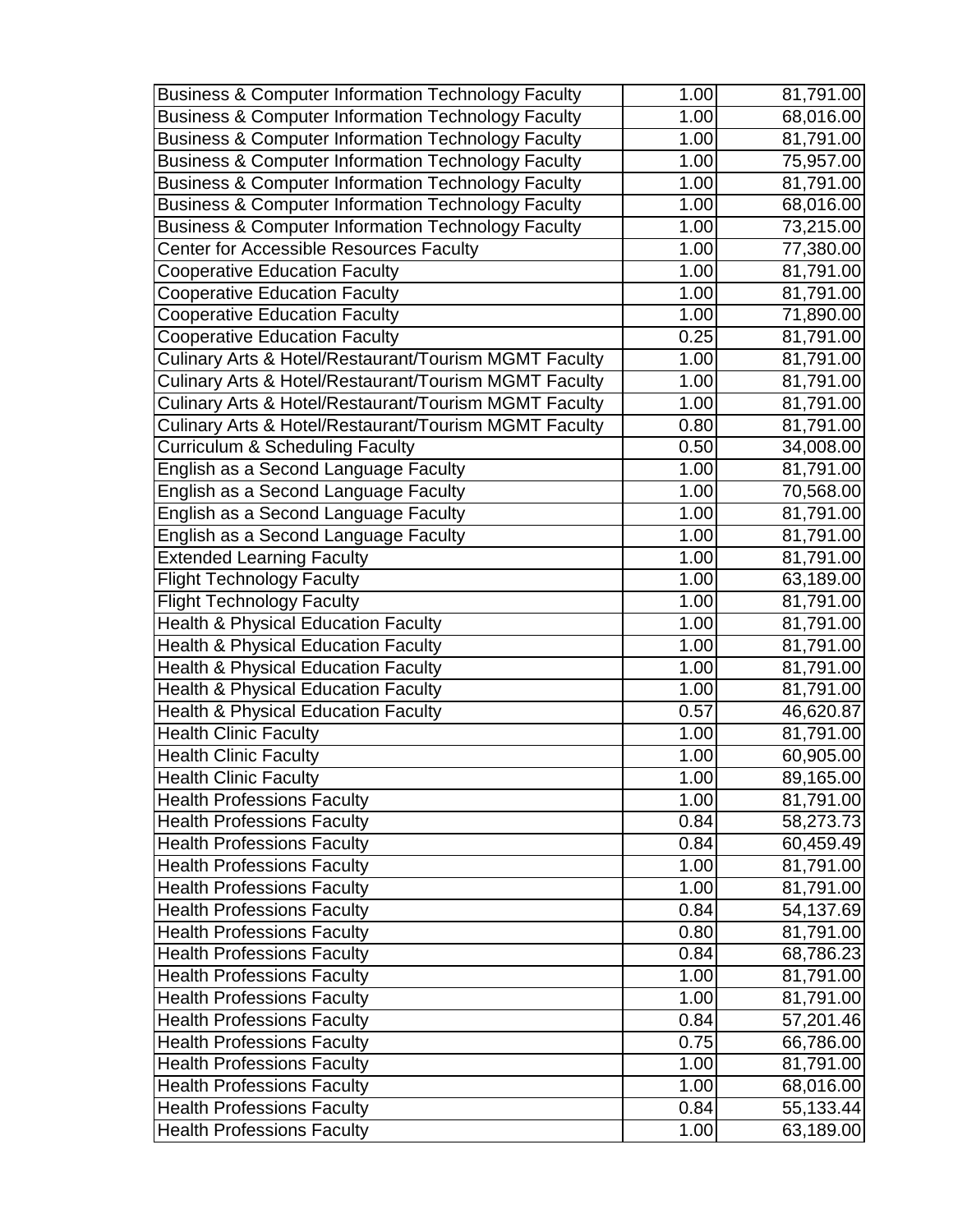| <b>Health Professions Faculty</b>                     | 0.84              | 51,221.11 |
|-------------------------------------------------------|-------------------|-----------|
| <b>Health Professions Faculty</b>                     | $\overline{1}.00$ | 63,189.00 |
| <b>Health Professions Faculty</b>                     | 1.00              | 73,215.00 |
| <b>Health Professions Faculty</b>                     | 1.00              | 81,791.00 |
| <b>Health Professions Faculty</b>                     | 1.00              | 81,791.00 |
| <b>Health Professions Faculty</b>                     | 1.00              | 78,807.00 |
| <b>Health Professions Faculty</b>                     | 1.00              | 81,791.00 |
| <b>Health Professions Faculty</b>                     | 0.84              | 57,201.46 |
| <b>Health Professions Faculty</b>                     | 1.00              | 68,016.00 |
| <b>Health Professions Faculty</b>                     | 1.00              | 78,807.00 |
| <b>Health Professions Faculty</b>                     | 0.75              | 81,791.00 |
| <b>Health Professions Faculty</b>                     | 1.00              | 68,016.00 |
| <b>Health Professions Faculty</b>                     | 1.00              | 81,791.00 |
| <b>Health Professions Faculty</b>                     | 1.00              | 81,791.00 |
| <b>Health Professions Faculty</b>                     | 0.80              | 81,791.00 |
| <b>Health Professions Faculty</b>                     | 0.80              | 64,228.80 |
| <b>Health Professions Faculty</b>                     | 0.67              | 54,799.97 |
| <b>Health Professions Faculty</b>                     | 0.60              | 81,791.00 |
| <b>Health Professions Faculty</b>                     | 1.00              | 81,791.00 |
| <b>Health Professions Faculty</b>                     | 1.00              | 68,016.00 |
| <b>Health Professions Faculty</b>                     | 0.84              | 51,221.11 |
| Institutional Research, Assessment & Planning Faculty | 1.00              | 80,286.00 |
| <b>International Student Program Faculty</b>          | 1.00              | 78,807.00 |
| anguage, Literature & Communication Faculty           | 1.00              | 81,791.00 |
| Language, Literature & Communication Faculty          | 1.00              | 81,791.00 |
| Language, Literature & Communication Faculty          | 1.00              | 68,016.00 |
| anguage, Literature & Communication Faculty           | 1.00              | 81,791.00 |
| anguage, Literature & Communication Faculty           | 1.00              | 75,957.00 |
| anguage, Literature & Communication Faculty           | 1.00              | 68,016.00 |
| Language, Literature & Communication Faculty          | 1.00              | 66,786.00 |
| Language, Literature & Communication Faculty          | 1.00              | 81,791.00 |
| Language, Literature & Communication Faculty          | 1.00              | 81,791.00 |
| Language, Literature & Communication Faculty          | 1.00              | 81,791.00 |
| Language, Literature & Communication Faculty          | 0.50              | 40,896.00 |
| Language, Literature & Communication Faculty          | 1.00              | 81,791.00 |
| Language, Literature & Communication Faculty          | 0.67              | 53,982.06 |
| Language, Literature & Communication Faculty          | 1.00              | 78,807.00 |
| Language, Literature & Communication Faculty          | 0.75              | 61,343.00 |
| Language, Literature & Communication Faculty          | 1.00              | 81,791.00 |
| Language, Literature & Communication Faculty          | 1.00              | 77,380.00 |
| Language, Literature & Communication Faculty          | 1.00              | 63,189.00 |
| Language, Literature & Communication Faculty          | 1.00              | 63,189.00 |
| Language, Literature & Communication Faculty          | 1.00              | 81,791.00 |
| Language, Literature & Communication Faculty          | 1.00              | 71,890.00 |
| Language, Literature & Communication Faculty          | 1.00              | 78,807.00 |
| <b>Library Faculty</b>                                | 1.00              | 70,568.00 |
| <b>Library Faculty</b>                                | 1.00              | 74,586.00 |
| <b>Library Faculty</b>                                | 1.00              | 81,791.00 |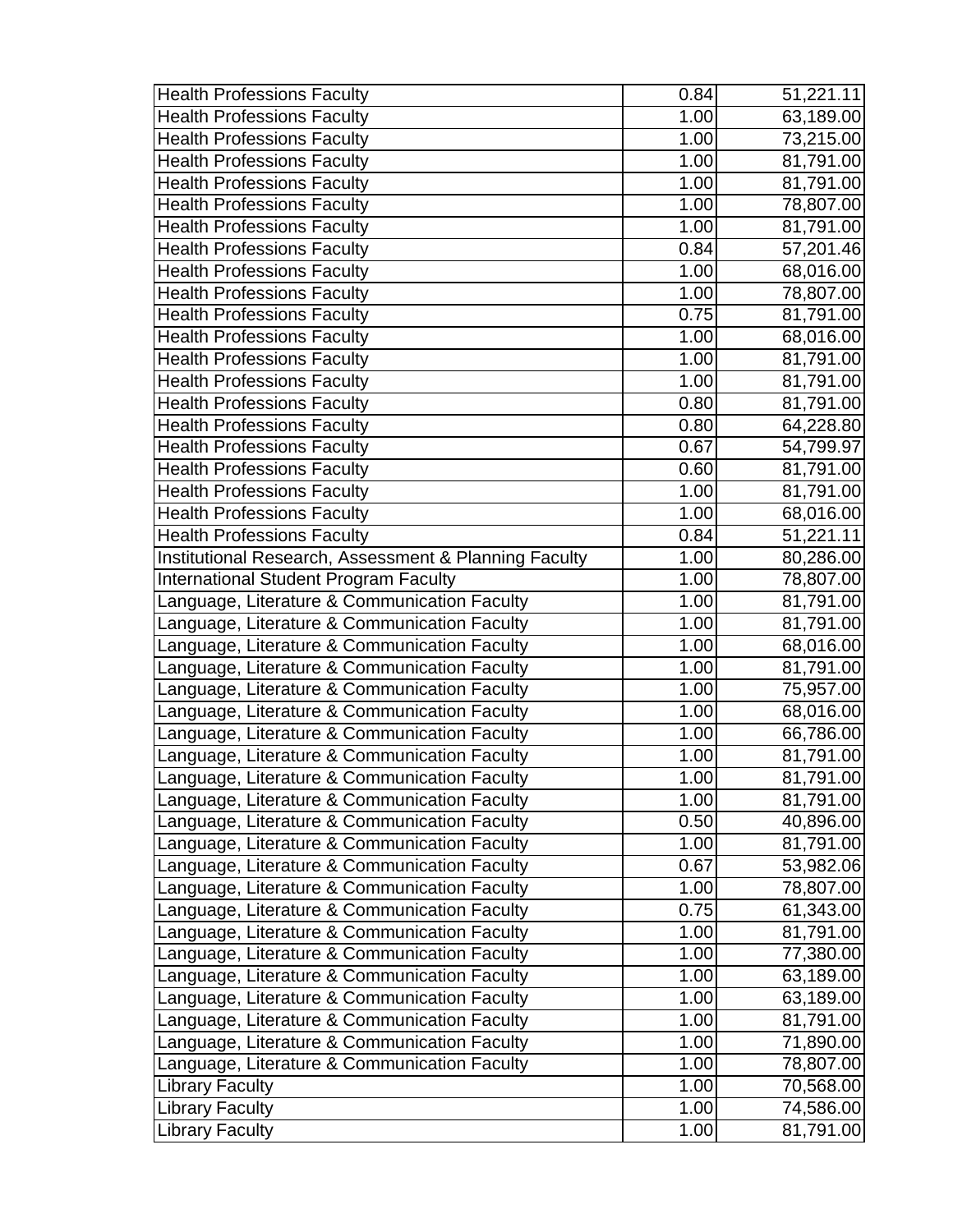| <b>Mathematics Faculty</b>              | 1.00 | 81,791.00              |
|-----------------------------------------|------|------------------------|
| <b>Mathematics Faculty</b>              | 1.00 | 77,380.00              |
| <b>Mathematics Faculty</b>              | 1.00 | 81,791.00              |
| <b>Mathematics Faculty</b>              | 1.00 | 81,791.00              |
| <b>Mathematics Faculty</b>              | 1.00 | 78,807.00              |
| <b>Mathematics Faculty</b>              | 1.00 | 77,380.00              |
| <b>Mathematics Faculty</b>              | 1.00 | 81,791.00              |
| <b>Mathematics Faculty</b>              | 1.00 | 81,791.00              |
| <b>Mathematics Faculty</b>              | 1.00 | 71,890.00              |
| <b>Mathematics Faculty</b>              | 1.00 | 81,791.00              |
| <b>Mathematics Faculty</b>              | 1.00 | 81,791.00              |
| <b>Mathematics Faculty</b>              | 1.00 | 81,791.00              |
| Mathematics Faculty                     | 1.00 | 81,791.00              |
| <b>Mathematics Faculty</b>              | 1.00 | 81,791.00              |
| <b>Mathematics Faculty</b>              | 1.00 | 66,786.00              |
| Music/Dance/Theatre Arts Faculty        | 1.00 | 81,791.00              |
| <b>Music/Dance/Theatre Arts Faculty</b> | 1.00 | 81,791.00              |
| Music/Dance/Theatre Arts Faculty        | 1.00 | 81,791.00              |
| Music/Dance/Theatre Arts Faculty        | 1.00 | 81,791.00              |
| <b>Science Faculty</b>                  | 1.00 | 71,890.00              |
| <b>Science Faculty</b>                  | 1.00 | 27,000.00              |
| Science Faculty                         | 1.00 | 81,791.00              |
| <b>Science Faculty</b>                  | 1.00 | 81,791.00              |
| <b>Science Faculty</b>                  | 1.00 | 81,791.00              |
| <b>Science Faculty</b>                  | 1.00 | 73,215.00              |
| <b>Science Faculty</b>                  | 1.00 | 81,791.00              |
| <b>Science Faculty</b>                  | 1.00 | $\overline{73,21}5.00$ |
| <b>Science Faculty</b>                  | 1.00 | 81,791.00              |
| <b>Science Faculty</b>                  | 1.00 | 81,791.00              |
| <b>Science Faculty</b>                  | 1.00 | 81,791.00              |
| <b>Science Faculty</b>                  | 1.00 | 81,791.00              |
| <b>Science Faculty</b>                  | 1.00 | 81,791.00              |
| <b>Science Faculty</b>                  | 1.00 | 81,791.00              |
| <b>Science Faculty</b>                  | 1.00 | 66,786.00              |
| <b>Social Science Faculty</b>           | 1.00 | 81,791.00              |
| Social Science Faculty                  | 1.00 | 81,791.00              |
| <b>Social Science Faculty</b>           | 1.00 | 81,791.00              |
| <b>Social Science Faculty</b>           | 1.00 | 81,791.00              |
| <b>Social Science Faculty</b>           | 1.00 | 81,791.00              |
| <b>Social Science Faculty</b>           | 1.00 | 81,791.00              |
| <b>Social Science Faculty</b>           | 1.00 | 81,791.00              |
| <b>Social Science Faculty</b>           | 0.60 | 73,215.00              |
| <b>Social Science Faculty</b>           | 1.00 | 81,791.00              |
| <b>Social Science Faculty</b>           | 1.00 | 80,286.00              |
| <b>Social Science Faculty</b>           | 1.00 | 81,791.00              |
| <b>Social Science Faculty</b>           | 1.00 | 81,791.00              |
| <b>Social Science Faculty</b>           | 0.71 | 58,071.61              |
| <b>Social Science Faculty</b>           | 1.00 | 81,791.00              |